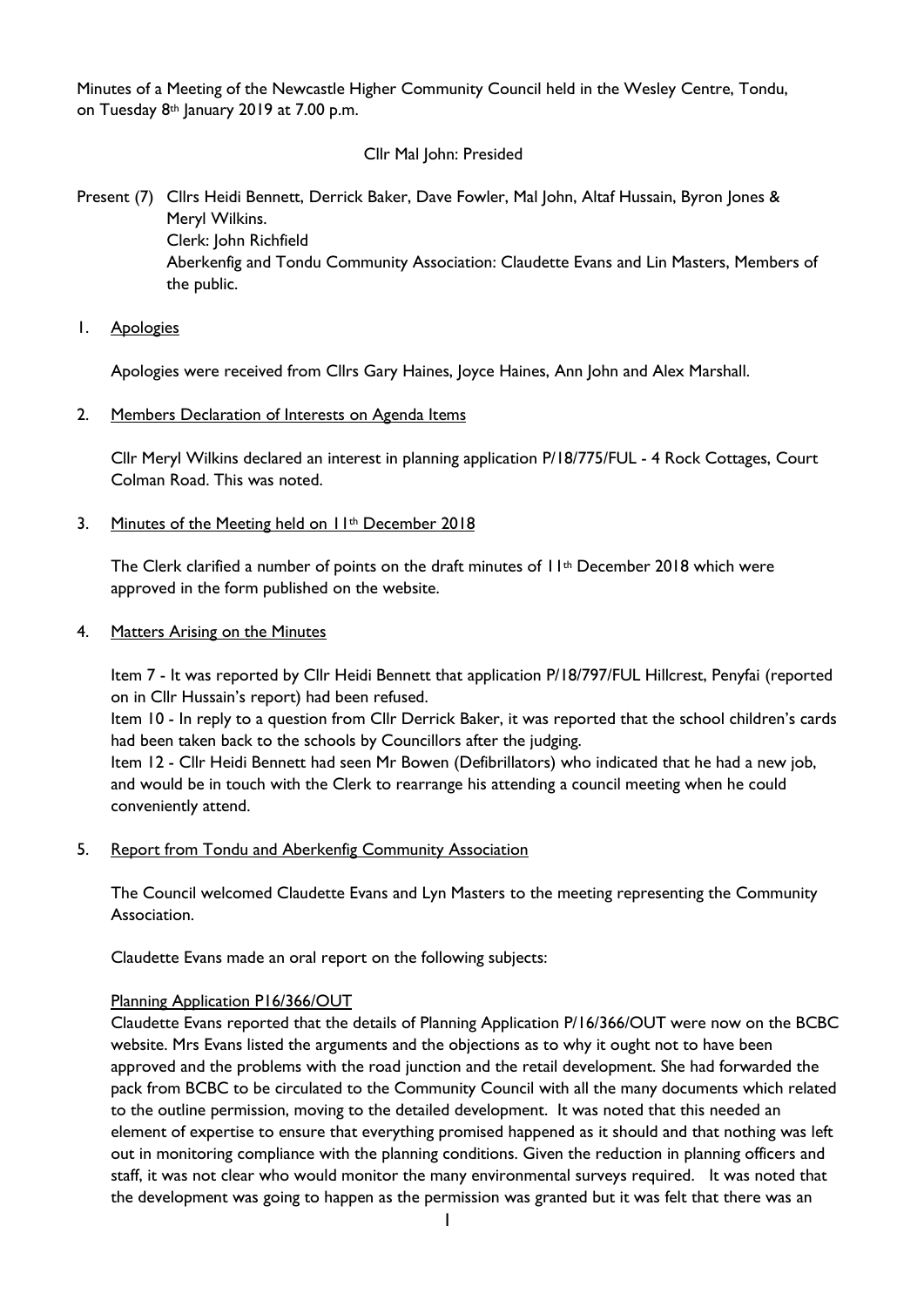opportunity to press BCBC for it to be done as well as possible. Given the very tight timetable around the date when the permission was granted, Mrs Evans felt it was also possible that the decision might be called in to the Welsh Government for review. It was felt to be possible that a person of expertise, for example a planning consultant might be asked to monitor this application's progress. Despite the expectations engendered by the Merthyr Mawr Estate, there appeared to be no sign of benefits to the community following the approval of the outline application as yet.

The Clerk would make an enquiry about the estimated approximate cost of a planning consultant keeping a watching brief on the application.

It was possible that other Community Councils, who would similarly benefit, might be willing to meet some potential cost of monitoring. For example Ynysawdre Community Council would meet the following week and might consider their position.

Cllr Heidi Bennett suggested asking Planning Aid Wales to see if they had any way to help with this. It was noted that developers were still planning to develop the Maesteg Washery which would add to the development pressures in the area.

It was noted that there may still be an opportunity to influence the outcome of the detail of the application, to ensure that the conditions were all adhered to.

## Traffic Issues

The General Manager of Kier was very supportive of the T& A Community Association concerning traffic issues. He was surprised to hear that 38 car parking spaces were to be allocated to Kier given that they had 66 employees on site at any one time, and 150 employees in total.

## Grant

The Tondu and Aberkenfig Community Association had asked for some help for half of the costs for their new website. The Newcastle Higher Community Council agreed to give £75.00.

# 6. Police Sergeant Vivien Evans - PACT

Police Sergeant Vivien Evans hoped to address the Council on police plans for PACT in this area, unfortunately she could not make this particular meeting nor the one in February. The Clerk would liaise with her to identify a suitable date.

#### 7. County Borough Councillors

# Cllr Altaf Hussain (Penyfai)

Cllr Altaf Hussain made a report on the following matters:

#### School Crossing Patrol

Cllr Hussain had previously reported that he had asked the Cabinet Member for Communities if the School Crossing Service was being removed. The response was that there were no plans to entirely remove the School Crossing Patrol Service, only discontinuing the service of quieter sites with lower risk levels. Cllr Hussain also asked the Cabinet member (R Young) how it was intended to make the school crossing safer for parents and children to cross. A survey was to be carried out by the BCBC to review the crossing. The Head Teacher of Penyfai School thanked Cllr Hussain for looking at this.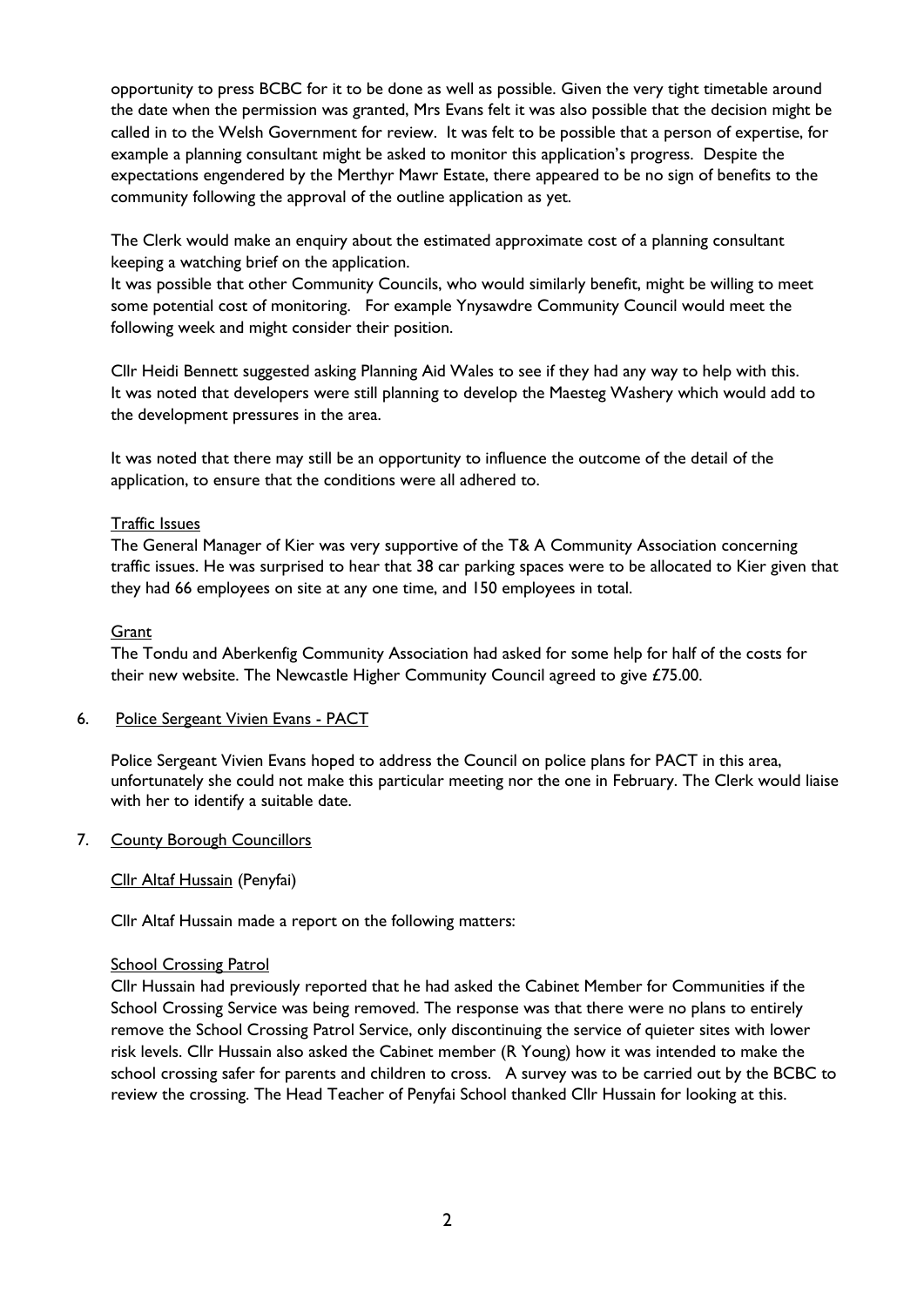## Fence under the Motorway Bridge

Cllr Hussain had received a report from Mr Owen of BCBC which stated that the fence under the bridge was likely to have been installed to stop animals and responsibility for its maintenance was that of the adjoining landowner, and therefore the BCBC would not be replacing it. To take this further contact would need to be made with the landowner.

# Request for Skip provision

Mrs Llewellyn of Clos y Talcen, Penyfai had contacted Cllr Hussain and asked if a skip could be provided at her location. The BCBC informed her that it did not provide community skips. The Community Council also felt that this was not something to provide in residential streets in accordance with its previous policy.

It was noted however, that the issue was for someone to take responsibility for the skip while on site, and some Councillors were willing to attend a skip placed in the Swan car park between 9 and 12 on a Saturday morning, which would be considered at a suitable time.

## **Hillcrest Planning Application**

Cllr Hussain reported that the BCBC had refused to permit the proposed development by Beechurst Homes of two 4 bedroom houses at land to the rear of 2 Hillcrest, Penyfai.

Installation of pole cones at Heol Eglwys, Penyfai

This work had been carried out, and the local residents were satisfied with the work.

## Rubbish bags and recycling collections

A complaint had been received from a resident at Court Colman, the response from BCBC was awaited.

#### Black bags in front to Plas ty Mawr

A complaint had been received about a number of black bags placed in Plas Ty Mawr, not placed by the residents. Mr Zak Shell of BCBC had assured Cllr Hussain it would not recur, as he had contacted the people who had placed the bags, and informed them of the correct location to place them.

#### Complaints about vans

Some residents of Plas ty Mawr had complained about commercial vehicles that had been regularly parked in their street.

# Christmas Tree Lights – Penyfai Church

Cllr Hussain had referred an issue of the Christmas lights being erratic, which had tripped the electrics at the church. It was understood that Mr Cottrell of BCBC had sent out an electrician to solve the problem at the time.

# Planning Matters

Cllr Hussain had received copies of amended plans submitted to discharge conditions 9 and 10 of P/17/1073/FUL. The conditions related to the details for the access into the playing fields and to remove the 12 steps on the Public Right of Way. Time had been granted by the Planning Officer to consult the residents and a surveyor was checking on their behalf. Cllr Hussain was consulting the residents for what they wanted from the Hillside development.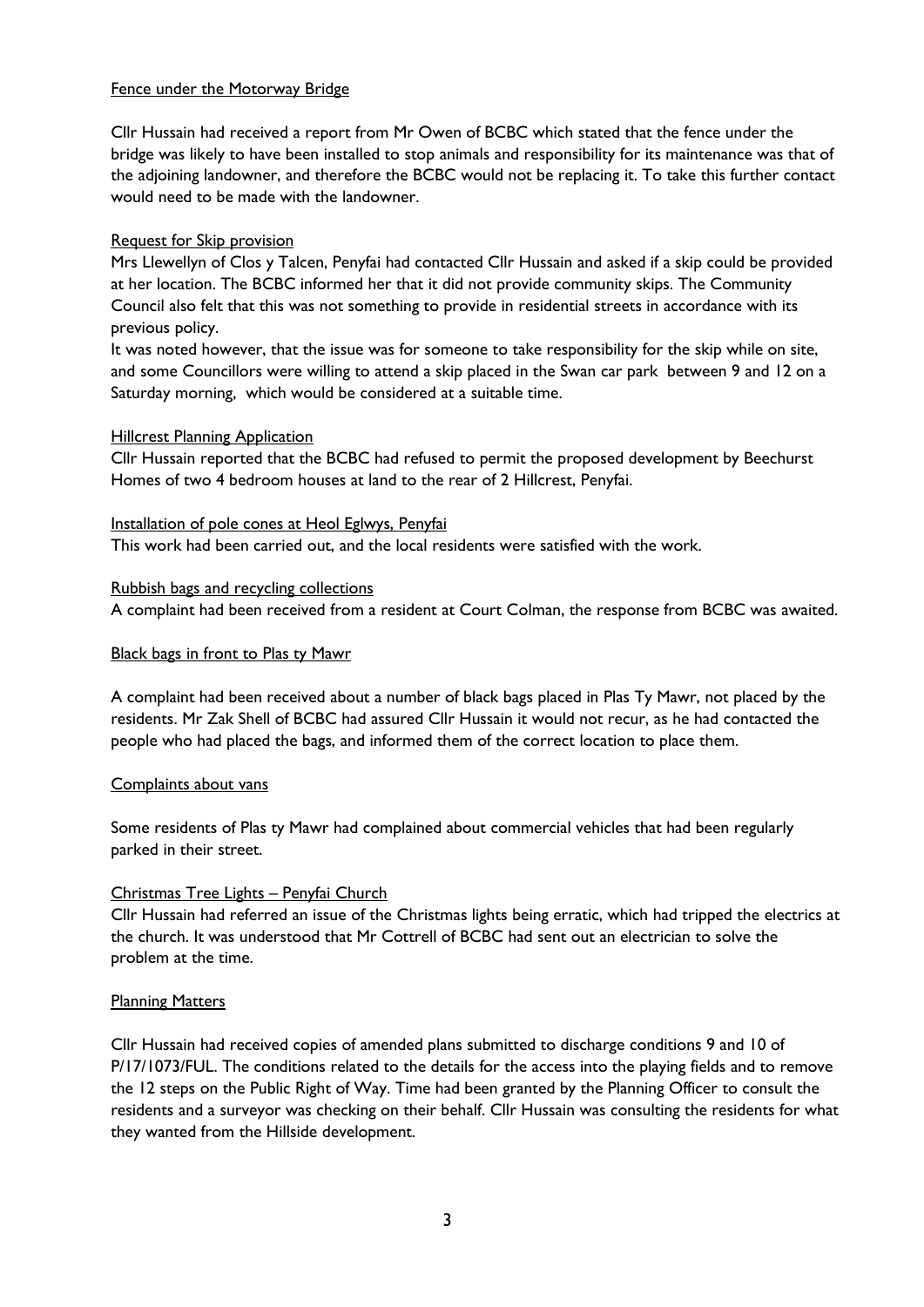Cllr Derrick Baker asked a question on when the BCBC would come to trim the trees growing toward the road by the hospital on the right hand side of the road after the garage.

Concerning the left turn slip road to Penyfai by the lights opposite the garage Cllr Heidi Bennett referred to some impatient drivers who would go round the small traffic island rather than wait at the lights. If the traffic island was enlarged, this problem would be removed.

Cllr Mal John mentioned that there was significant run off from the road that was causing problems with the drainage near the garage in Penyfai. He would email full details to Cllr Hussain.

Cllr Hussain would look into these points.

The Council noted the report.

## Cllr James Radcliffe (Aberkenfig)

Cllr Radcliffe was not present at the meeting.

On his behalf, Cllr Altaf Hussain reported that Cllr James Radcliffe had taken on some of the Tondu Planning Application work – he had held a meeting with the Tondu & Aberkenfig Community Association and Cllr Tim Thomas on this subject.

The Council noted the report.

## 8. Update from Maintenance Committee

## Bins

Cllr Mal John reported on the situation with the emptying of the new bins. He considered that this was working well.

Two bins needed to be emptied every week, the rest every two weeks.

#### Land behind the Swan

Rob Jones of BCBC had been contacted for advice about the condition of the trees. Cllr Alex Marshall would advise what action was needed with this when the advice had been received. The water situation was now well under control, and the question now was a policy of whether to simply carry out best practice in maintaining the land for the community, or whether to reconsider the nature living classroom idea, which unfortunately had not been supported in the past by the schools. The Maintenance committee would review the situation and advise the Council before a decision could be made.

#### 9. Update on Speed Boards Project

By way of background Cllr Heidi Bennett had previously met with Colin Hill the BCBC Street lighting manager who had looked at the way to achieve what the Community Council intended to achieve in providing speed boards,

Cllr Altaf Hussain had also met with the BCBC officers and now the Community Council needed to make its decision on the outcome of the advice of the BCBC officers.

The BCBC officers, Keith Power and Colin Hill (Street Lighting Manager) advised that any works for making the columns safe or replacing them would be undertaken by the BCBC at no charge. They advised that the signs ought to have Slow / Araf in both languages.

Mr Hill confirmed that BCBC could fit a signpost near the telephone box at the north end of Penyfai and also bring a mains electricity supply into the column ready for the sign. He also confirmed that his officers would look at the lighting column 5 on the south side of Penyfai to ensure that it was capable of having the speed sign fitted to it.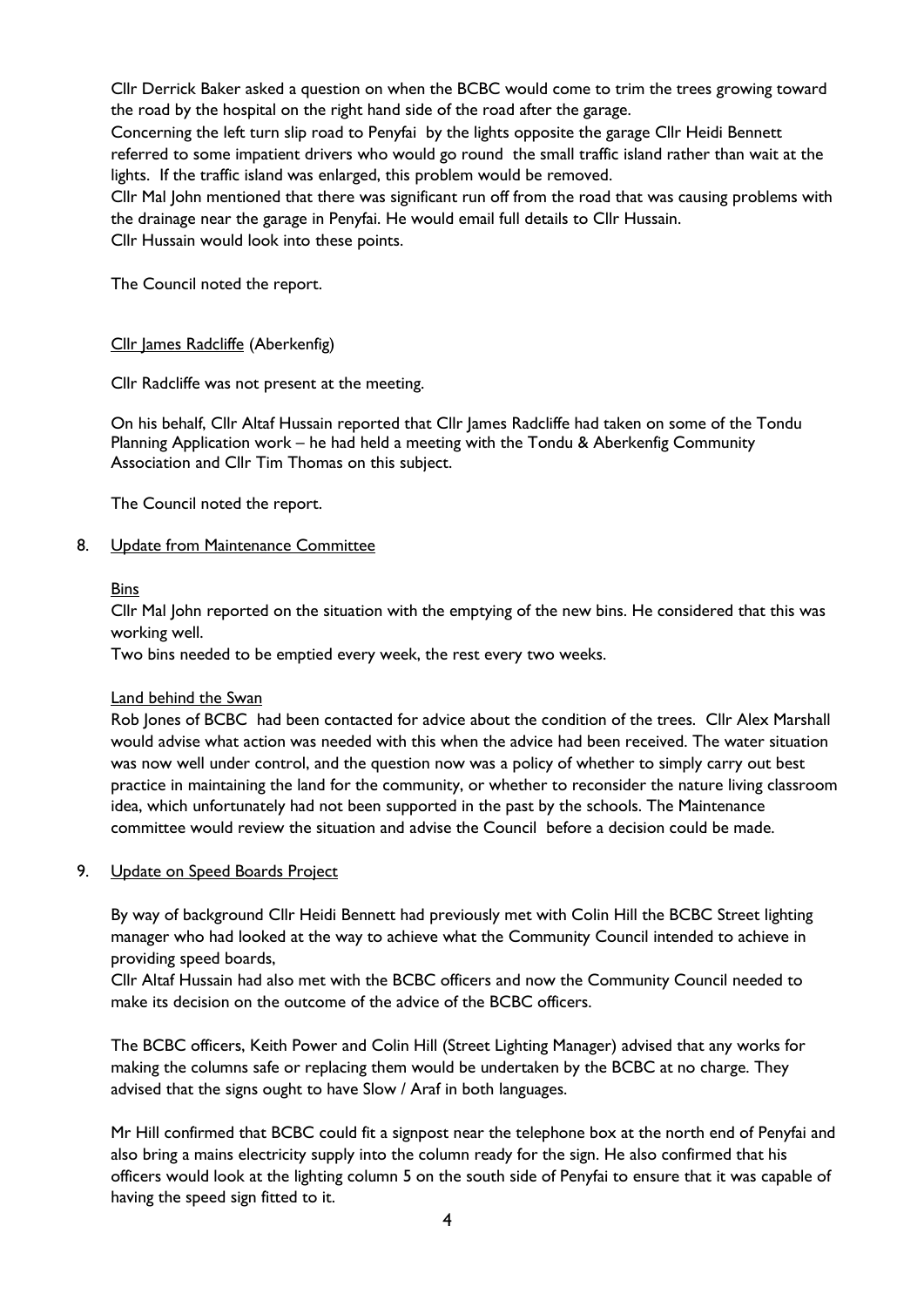The Clerk had contacted Mr Hill to determine what the Council needed to do before proceeding to order the two signs.

The situation was now that the Council was awaiting clarification as to which signs were being installed on the recommendation of the BCBC Highways Manager and clarifying where they would be placed. The Clerk would again contract BCBC to move to progress.

## 10. Update on Casual Vacancy - Aberkenfig Ward

.

The Council had been informed that a valid request had been received for an election by a member of the public. The Electoral Officer of the BCBC would keep the Council informed of progress depending on nominations made. The Clerk would liaise with BCBC to monitor progress. Cllr Heidi Bennet had placed the requisite notices on the NHCC website.

#### 11. Adoption of One Voice Wales 2018 Recommended Standing Orders

It was agreed to ask a working group of a representative number of members of the Council to meet and review the model guidance on Standing Orders from One Voice Wales, to update the 2017 Standing Orders previously considered by the Council. It was noted that the OVW document showed the SOs that were legally required for all Local Councils, together with guidance on model Standing Orders for larger Councils. It was therefore necessary to take the statutory framework as a basis, and then it was possible to make the case for choosing additional material from the document. The group would meet and make their recommendations to the full Council for decision and adoption.

The members of the Standing Orders Working Group would be Cllrs Gary Haines, Mal John, Heidi Bennett and Meryl Wilkins.

# 12. Community Engagement

This subject would be left until Cllr Gary Haines, who had asked to discuss it, was ready.

#### 13. Correspondence

The notes circulated on the incoming correspondence were taken as read by the Council, the correspondence was as follows:

## 1. Welsh Government

Update on Community and Town Councils dated December 2018.

Statement setting out the Welsh Government policy approach for the Community and Town Council Sector, which is informed by the cross-party Independent Review Panel's work findings and the majority of their recommendations were being taken forward in some way. The Welsh Government would not be issuing a detailed response to the Review, as the former Cabinet Secretary was clear that this was the start of a conversation about how an expanded role for Community Councils could be achieved. Work had stated with One Voice Wales on actions to be taken. The Clerk would copy the table of recommendations for all members of the Council.

# 2. BCBC Monitoring Officer

Reply from the Monitoring Officer to the further enquiry from the clerk on the details of the BCBC's ownership of the land comprising the Pheasant Field. This had been circulated to all members for information.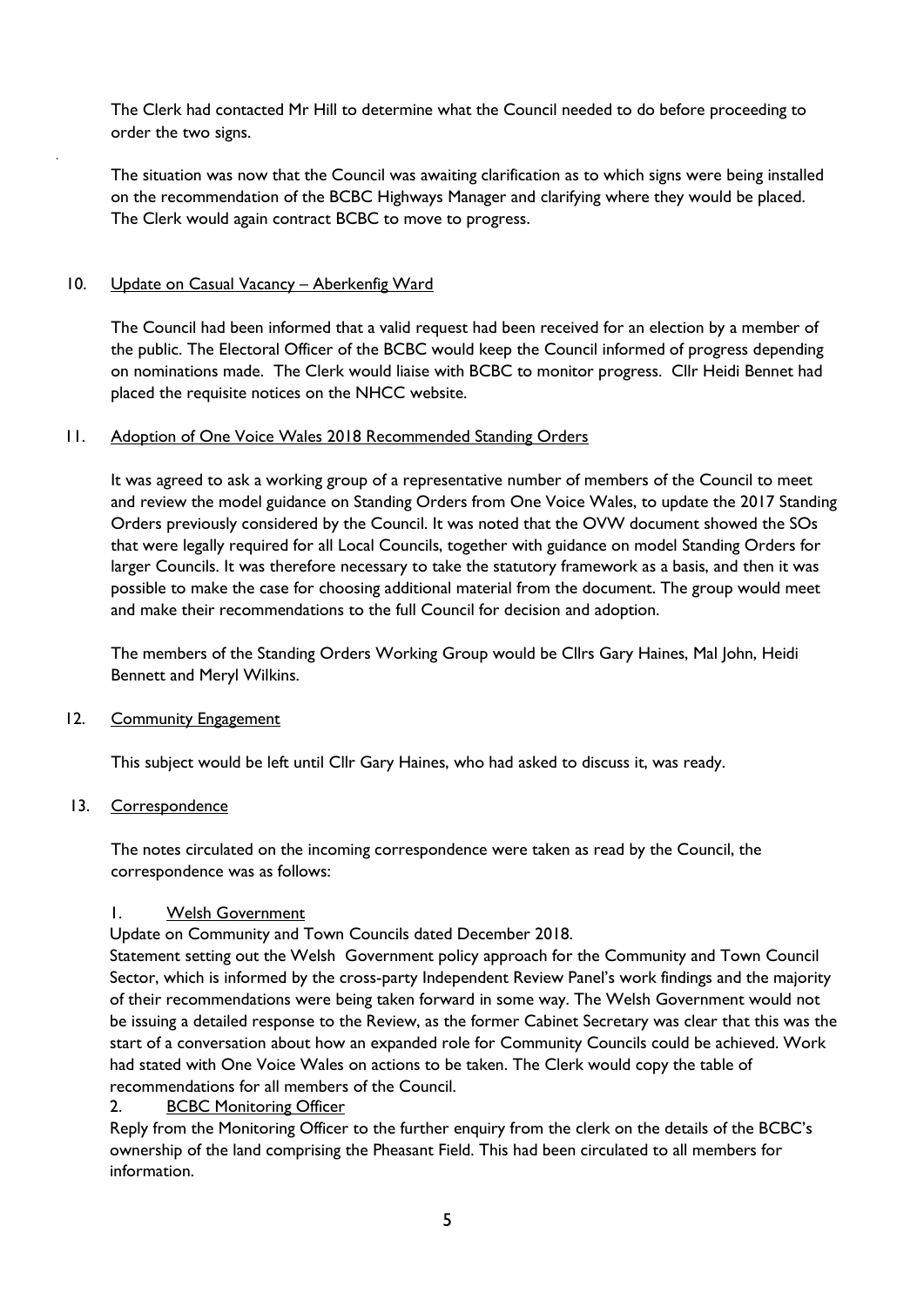# 3. Planning Department BCBC

Letter advising that P/18/797 FUL on land to the rear of 2 Hillcrest, Penyfai has been refused. The Council and Cllr Hussain had objected, along with residents.

4. Tondu and Aberkenfig Community Association

Request to pay for 50% of their estimated cost of providing a website, given that Ynysawdre CC had agreed to fund the other 50%. On Agenda.

5. Cllr Mal John

Cllr John had been in touch with Sgt Vivien Evans inviting the Sergeant to speak to the Council about PACT.

6. Teenage Cancer Trust

Letter of thanks for the Council's donation to the Teenage Cancer Trust in 2018, and looking to further support from all those who can help.

7. Cancer Information and Support Services

Request for support in 2019, to be considered at next meeting to discuss grants.

8. Floodlighting and Electrical Services Ltd

Invoice for Christmas Lights 2018 in sum of £3,064.56

9. Ynysawdre Community Council

Asking if this Council is willing to change its usual meeting day to help Tondu & Aberkenfig CA. It was agreed to stick with a Tuesday, normally the second Tuesday.

10. Steve Cottrell BCBC

Confirming that the electricians had attended the lighting by Penyfai Church and rectified.

11. Cllr Altaf Hussain

Information from the Countryside Maintenance Officer of BCBC regarding the concern raised about the fence by the pulbic footpath under the M4. The fence was not the responsibility of the BCBC, and it was suggested as being that of the landowner.

12. The Pensions Regulator

For relevant employers (NHCC is not) the minimum amounts for staff and employer to pay into the automatic enrolment pension scheme would change in April 2019 from 5% to 8%. Noted.

13. BCBC Electoral Services

A request had been received in relation to the current vacancy in Aberkenfig. If enough nominations were received, the election would take place on 21 February. Notice and papers would be available on 17 January.

14. Cllr Mal John

Invoice for £22.50 to be reimbursed for mulled wine and mince pies for carols.

15. BCBC

Invoice for £59.63 for bus shelter cleaning

# 14. Planning Committee Report

The Council noted the following applications made.

P/18/823/FUL 79 & 81 Bridgend Road Aberkenfig

P/18/775/FUL 4 Rock Cottages Court Colman Road Penyfai IT was agreed to object to P/18/775 as it affected the Common, and the Council endorsed the concerns of the commoners.

# 15. Other Reports from Councillors

Cllr Derrick Baker reported his concern that Coed Wernllys did not appear to be well maintained, after the Forestry Commission had taken the old larch trees out and cut the hedge. The Clerk would ask the Forestry Commission if they could carry out some tidying.